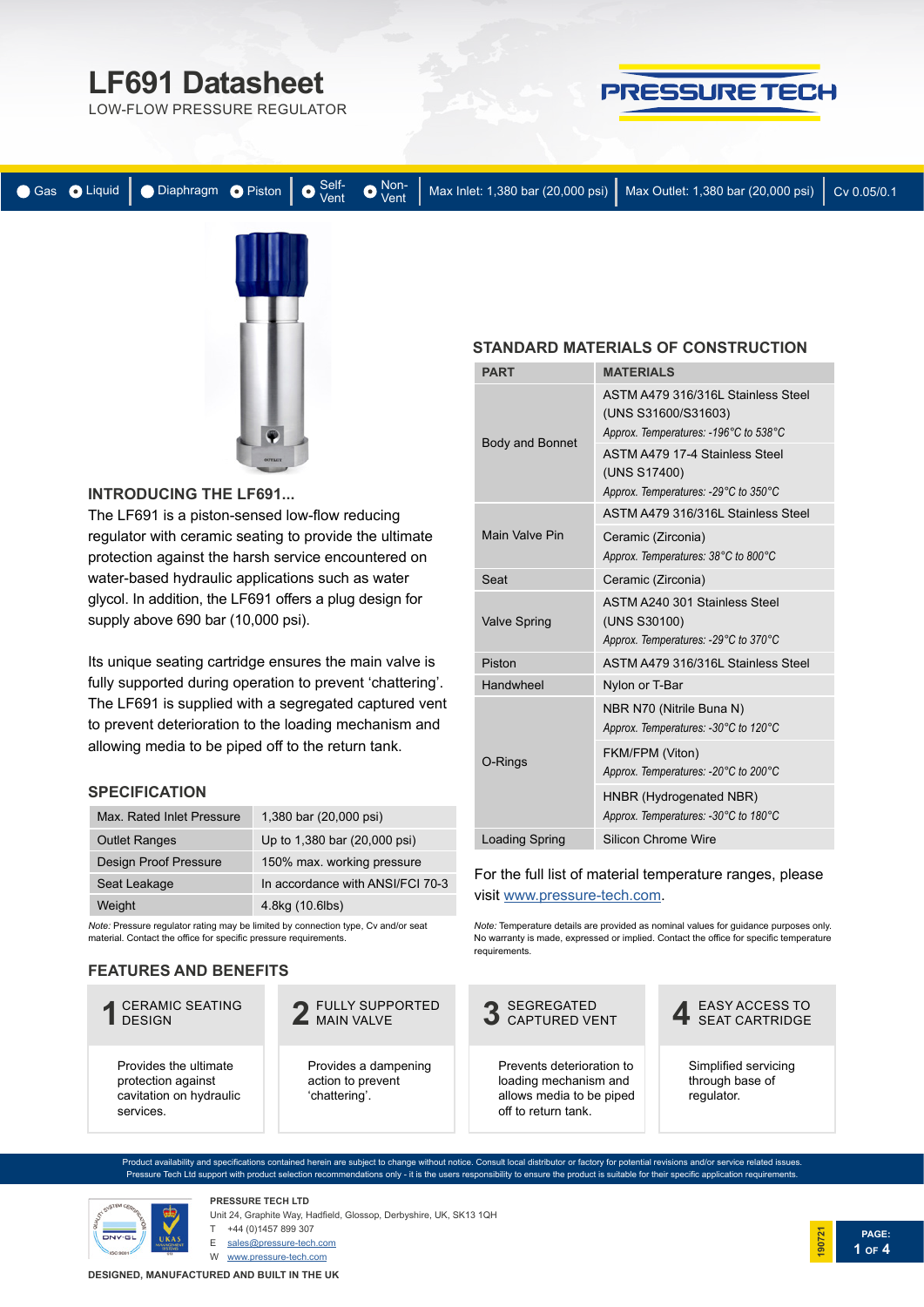

### **DRAWINGS AND INSTALLATION DIMENSIONS**

Dimensions shown for standard 3/8" MP option - please contact the office for additional connection options. LF691 design (and dimensions) changes at 1,380 bar (20,000 psi) control pressure to T-Bar adjustment with a long bonnet.



Product availability and specifications contained herein are subject to change without notice. Consult local distributor or factory for potential revisions and/or service related issues. Pressure Tech Ltd support with product selection recommendations only - it is the users responsibility to ensure the product is suitable for their specific application requirements.



**PRESSURE TECH LTD** Unit 24, Graphite Way, Hadfield, Glossop, Derbyshire, UK, SK13 1QH +44 (0)1457 899 307

E sales@pressure-tech.com

W www.pressure-tech.com

**DESIGNED, MANUFACTURED AND BUILT IN THE UK**

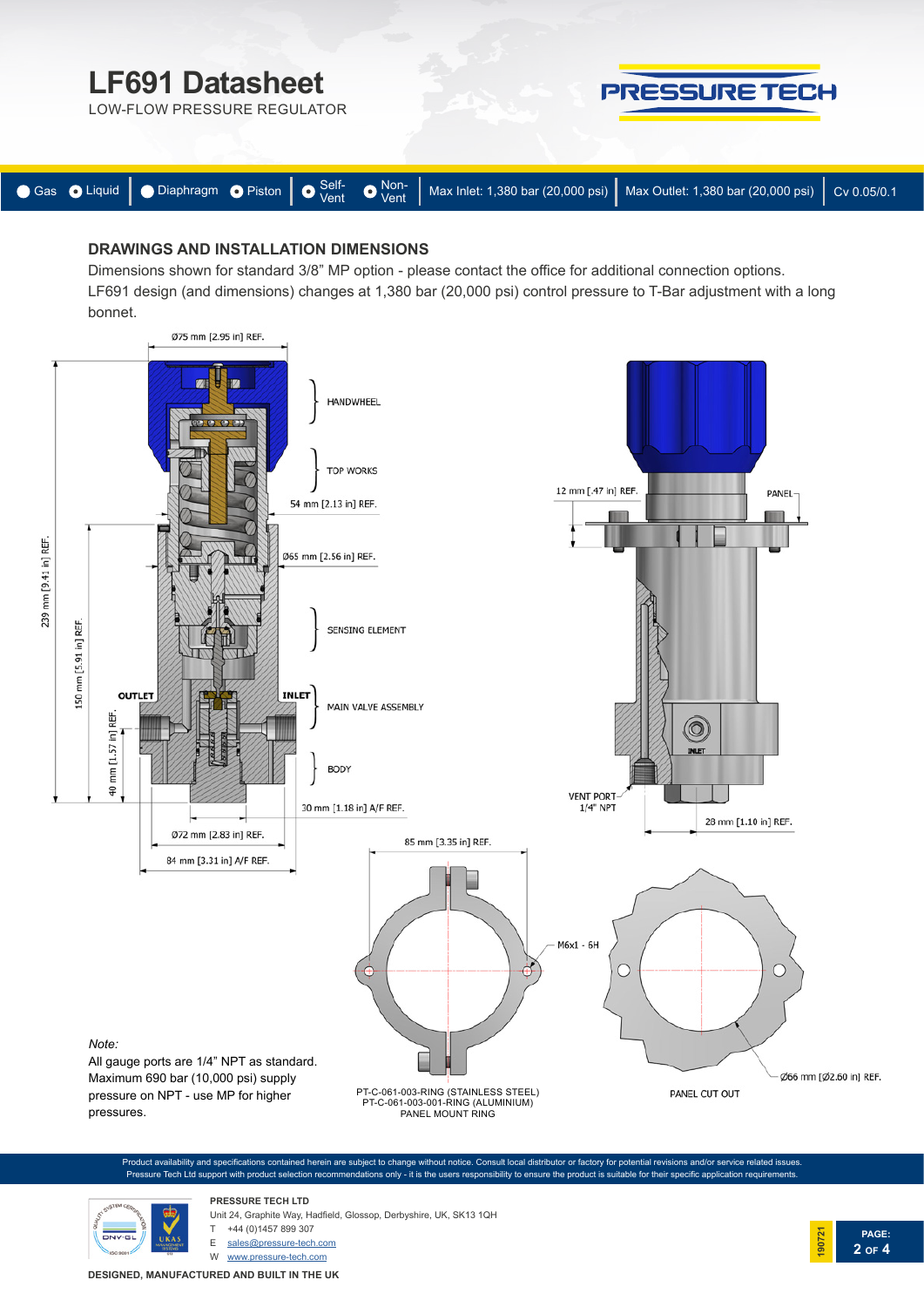

### **FLOW CURVE**

Please contact the office for further information.

## **PORTING CONFIGURATIONS**



*Note:* 

Additional porting configurations are available - please contact the office for further information.

Product availability and specifications contained herein are subject to change without notice. Consult local distributor or factory for potential revisions and/or service related issues. Pressure Tech Ltd support with product selection recommendations only - it is the users responsibility to ensure the product is suitable for their specific application requirements.



**PRESSURE TECH LTD** Unit 24, Graphite Way, Hadfield, Glossop, Derbyshire, UK, SK13 1QH T +44 (0)1457 899 307 E sales@pressure-tech.com

W www.pressure-tech.com